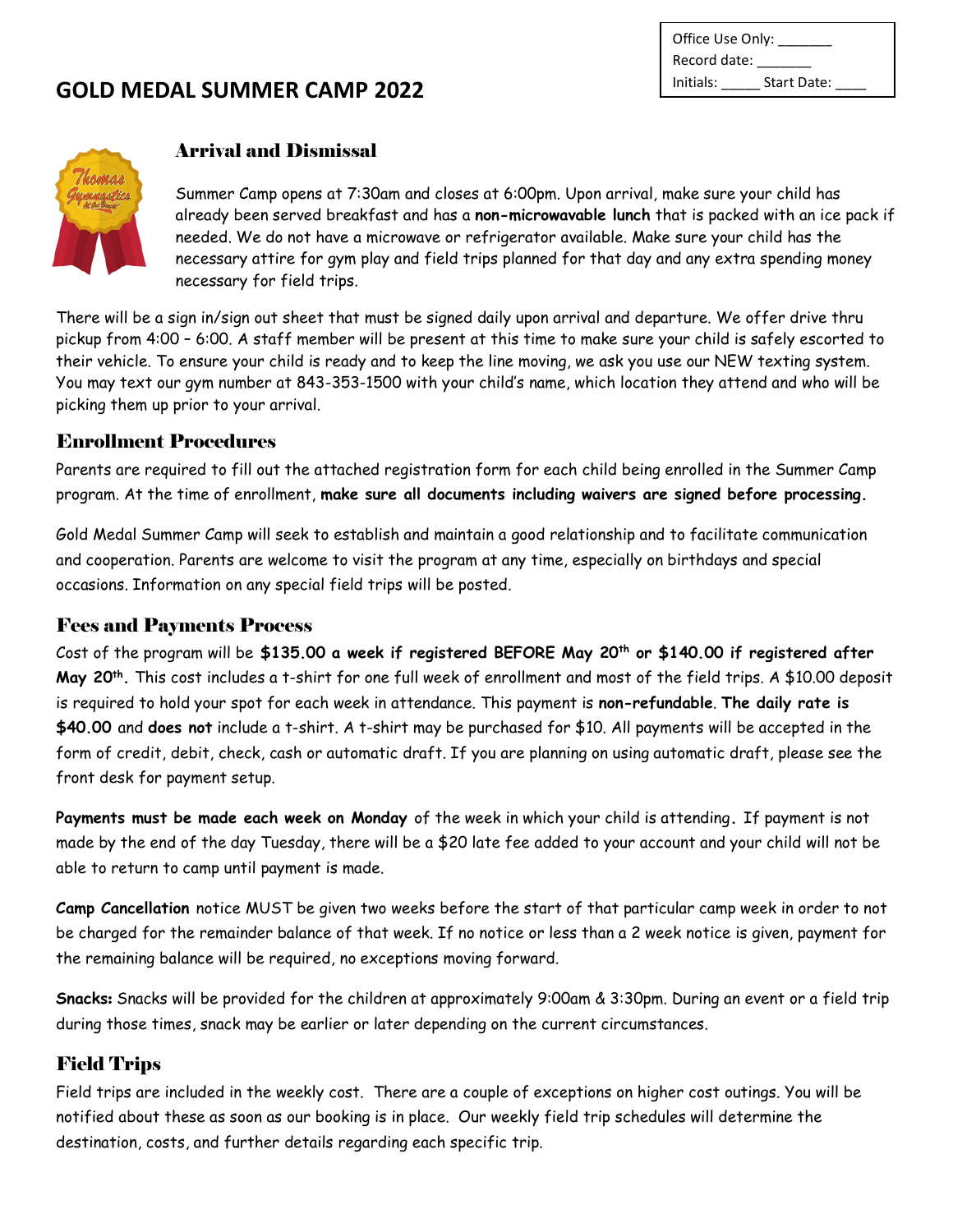Office Use Only: \_\_ Record date: Initials: \_\_\_\_\_ Start Date: \_\_\_\_

If your child will be in **grade 3 or higher** and you would like them to go to Myrtle Waves with their group (group 3- 5) you will need to purchase a double splash pass. To receive a discounted rate of \$70.00, you must purchase through our parent portal no later than Friday, May 6<sup>th</sup>. If you wish to purchase through them, you may do so as well, with no discounted added. There will be NO outside food permitted in the park this year. Only exception will be you may send your child with a water bottle. Lunch options for Myrtle Waves this year will be Hot Dog, Corn Dog or Pizza *ONLY*! These lunch purchases will be made through your parent portal *ONLY*, in the amount of \$6.00 weekly! If you choose to not purchase lunch meals through your portal, you MUST provide your child with no less than \$9.00 in order to allow them lunch purchases inside the park!

If you would like to bring extra money for snacks, drinks, etc., please place the child's money in an envelope, which will be provided with the child's name and group number. Give this envelope to our morning staff member. We will keep a money binder with individual pouches for each child. On specific field trips, your child may be required to bring additional money to cover basic expenses such as popcorn, drinks, ice cream etc. These envelopes will be returned to the parents as they are picked up on Friday. We ask you return the envelope each Monday for that week.

### Personal Belongings

Gold Medal staff members will not be held responsible for lost, broken or stolen items. Please leave all valuables at home and no money in the cubbies. **All personal belongings need to be properly labeled** and placed in a cubby. We keep a lost and found for items not taken home. Each Friday, the lost and found items will be donated. **Electronics are allowed but the child must follow the rules of use, which may include any use of social media or YouTube as well as texting/calling without permission. We will have set up earned electronics time.** When not in use, it can be kept in their backpacks.

### Health Policies

Children attending the program should have school insurance or a private coverage. If a child becomes ill during the day, they will be isolated from the group and parents will be notified immediately and you must make arrangements to pick up the child as soon as possible. If the child is in need of emergency care and the parents cannot be located, they will be taken to the doctor who is authorized by the parents on the enrollment application. In case of a serious accident requiring emergency treatment, the emergency room of Grand Strand Hospital will be used.

The staff will not administer medicine without special permission and specific instructions from the child's doctor. Prescription medicine must be sent in the original container with instructions on the label.

### What to Bring

Our program requires each child to bring **a bag with an extra change of clothes (including socks and shoes), sunblock, swimsuit, towel, and a water bottle daily.**

Please make sure each bag is labeled properly with name and group number, so it can be easily identified. Upon arrival, each student will be given a cubby for his or her belongings. Please note, if your child does not have the items necessary in their bag, he or she may not be able to participate in daily activities nor can Thomas Gymnastics supply these items.

**Contact:** For any further information regarding summer camp, please contact us at (843) 353-1500 or email at [goldmedalafterschool@gmail.com](mailto:goldmedalafterschool@gmail.com)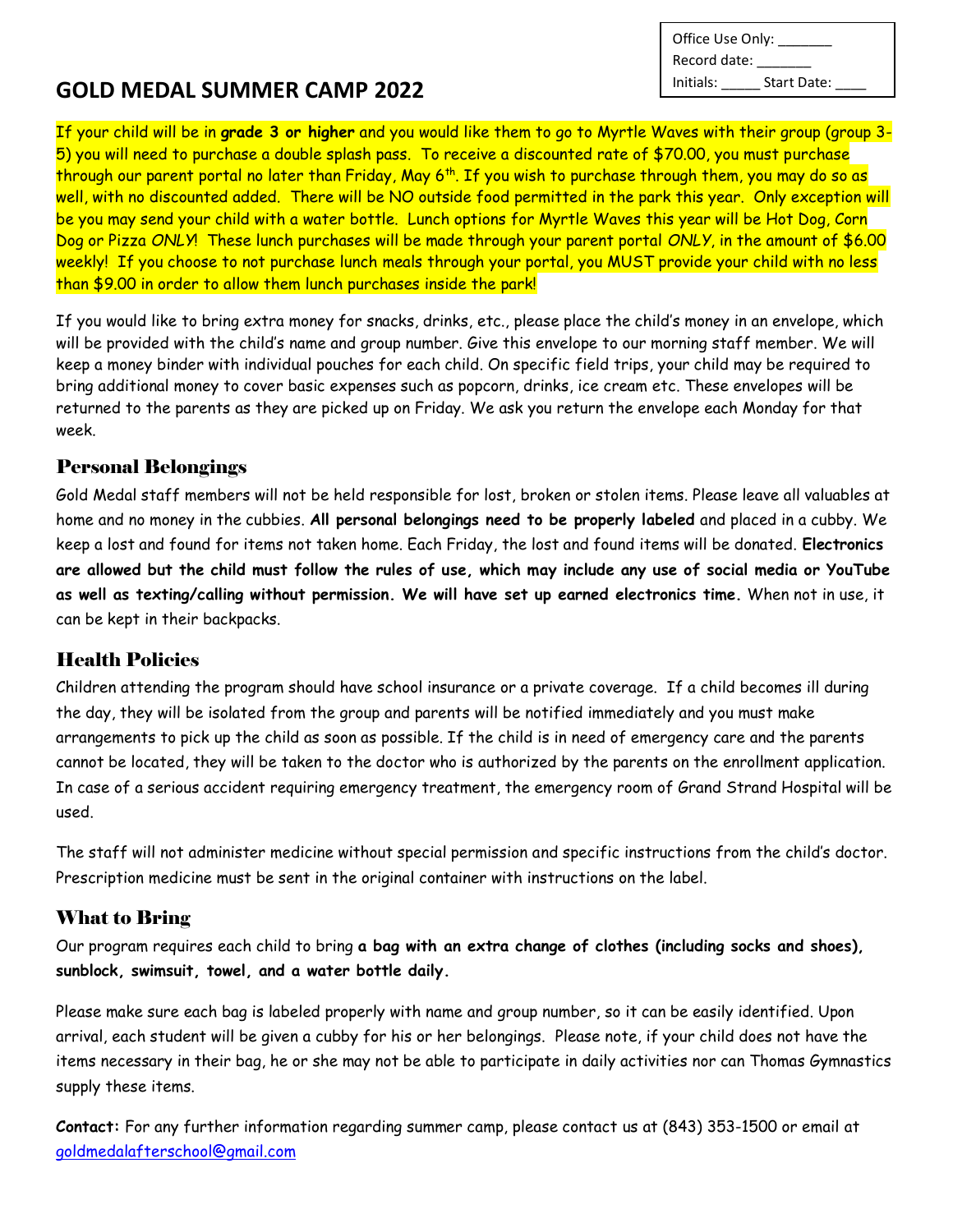| Office Use Only: |             |
|------------------|-------------|
| Record date:     |             |
| Initials:        | Start Date: |

# GOLD MEDAL SUMMER CAMP 2022

# **Membership Registration Form**

|                                                    |                       |                 | Facility (Conway or Carolina Forest) Attending: _________________________________Shirt Size_________             |  |  |  |  |
|----------------------------------------------------|-----------------------|-----------------|------------------------------------------------------------------------------------------------------------------|--|--|--|--|
|                                                    |                       |                 |                                                                                                                  |  |  |  |  |
|                                                    |                       |                 |                                                                                                                  |  |  |  |  |
|                                                    |                       |                 |                                                                                                                  |  |  |  |  |
|                                                    |                       |                 |                                                                                                                  |  |  |  |  |
|                                                    |                       |                 |                                                                                                                  |  |  |  |  |
|                                                    |                       |                 |                                                                                                                  |  |  |  |  |
|                                                    |                       |                 |                                                                                                                  |  |  |  |  |
|                                                    |                       |                 |                                                                                                                  |  |  |  |  |
|                                                    |                       |                 |                                                                                                                  |  |  |  |  |
| <u>INFORMATION ABOUT YOUR CHILD</u>                |                       |                 |                                                                                                                  |  |  |  |  |
| Does your child have any known medical conditions: |                       |                 |                                                                                                                  |  |  |  |  |
| $\equiv$ Diabetes                                  | $\sqrt{COPD}$         | $\equiv$ Stroke | _ Autism (Please Specify)                                                                                        |  |  |  |  |
| __ Heart Disease                                   | $-$ Arthritis         | $-$ ADD         |                                                                                                                  |  |  |  |  |
| __ Heart Failure                                   | $\_\_$ Cancer         | $\_$ ADHD       | _ OTHER (Please Specify)                                                                                         |  |  |  |  |
| $\equiv$ Asthma                                    | _ High Blood Pressure |                 |                                                                                                                  |  |  |  |  |
|                                                    |                       |                 | Does your child have any known allergies (Food, Medication, and/or Environmental): If yes, please specify below: |  |  |  |  |

Please give any other information concerning your child which will be helpful in his/her experience in a group living (such as play, eating, sleeping habits, special fears, like or dislikes).

 $\_$  ,  $\_$  ,  $\_$  ,  $\_$  ,  $\_$  ,  $\_$  ,  $\_$  ,  $\_$  ,  $\_$  ,  $\_$  ,  $\_$  ,  $\_$  ,  $\_$  ,  $\_$  ,  $\_$  ,  $\_$  ,  $\_$  ,  $\_$  ,  $\_$  ,  $\_$  ,  $\_$  ,  $\_$  ,  $\_$  ,  $\_$  ,  $\_$  ,  $\_$  ,  $\_$  ,  $\_$  ,  $\_$  ,  $\_$  ,  $\_$  ,  $\_$  ,  $\_$  ,  $\_$  ,  $\_$  ,  $\_$  ,  $\_$  ,

\_\_\_\_\_\_\_\_\_\_\_\_\_\_\_\_\_\_\_\_\_\_\_\_\_\_\_\_\_\_\_\_\_\_\_\_\_\_\_\_\_\_\_\_\_\_\_\_\_\_\_\_\_\_\_\_\_\_\_\_\_\_\_\_\_\_\_\_\_\_\_\_\_\_\_\_\_\_\_\_\_\_\_\_\_\_

I agree that the program director has the authorization to use Grand Strand Hospital to obtain emergency care for my child in the event that neither I nor the family physician can be contacted immediately.

Family physician\_\_\_\_\_\_\_\_\_\_\_\_\_\_\_\_\_\_\_\_\_\_\_\_\_\_\_\_\_\_\_\_\_\_\_\_ Phone Number\_\_\_\_\_\_\_\_\_\_\_\_\_\_\_\_\_\_\_\_\_\_\_\_\_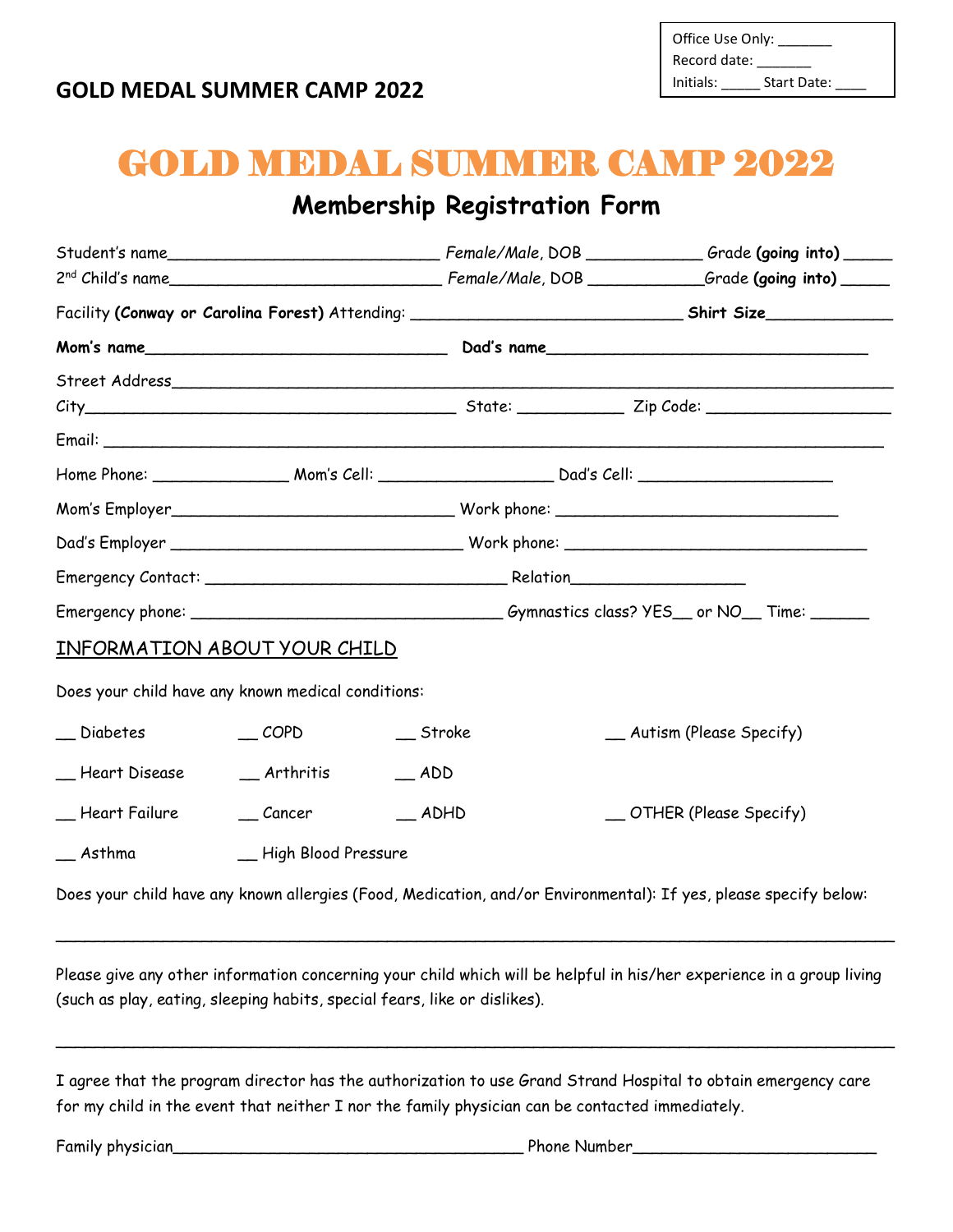| Office Use Only: |             |
|------------------|-------------|
| Record date:     |             |
| Initials:        | Start Date: |

### Signature of Parent Date: Department of Parent Date: Date: Date: Date: Date: Date: Date: Date: Date: Date: Date: Date: Date: Date: Date: Date: Date: Date: Date: Date: Date: Date: Date: Date: Date: Date: Date: Date: Date: D

If your child is to be picked up by anyone other than the person(s) listed below, you must send a written note. Otherwise, the child will not be permitted to leave.

| Person: |  |
|---------|--|
|         |  |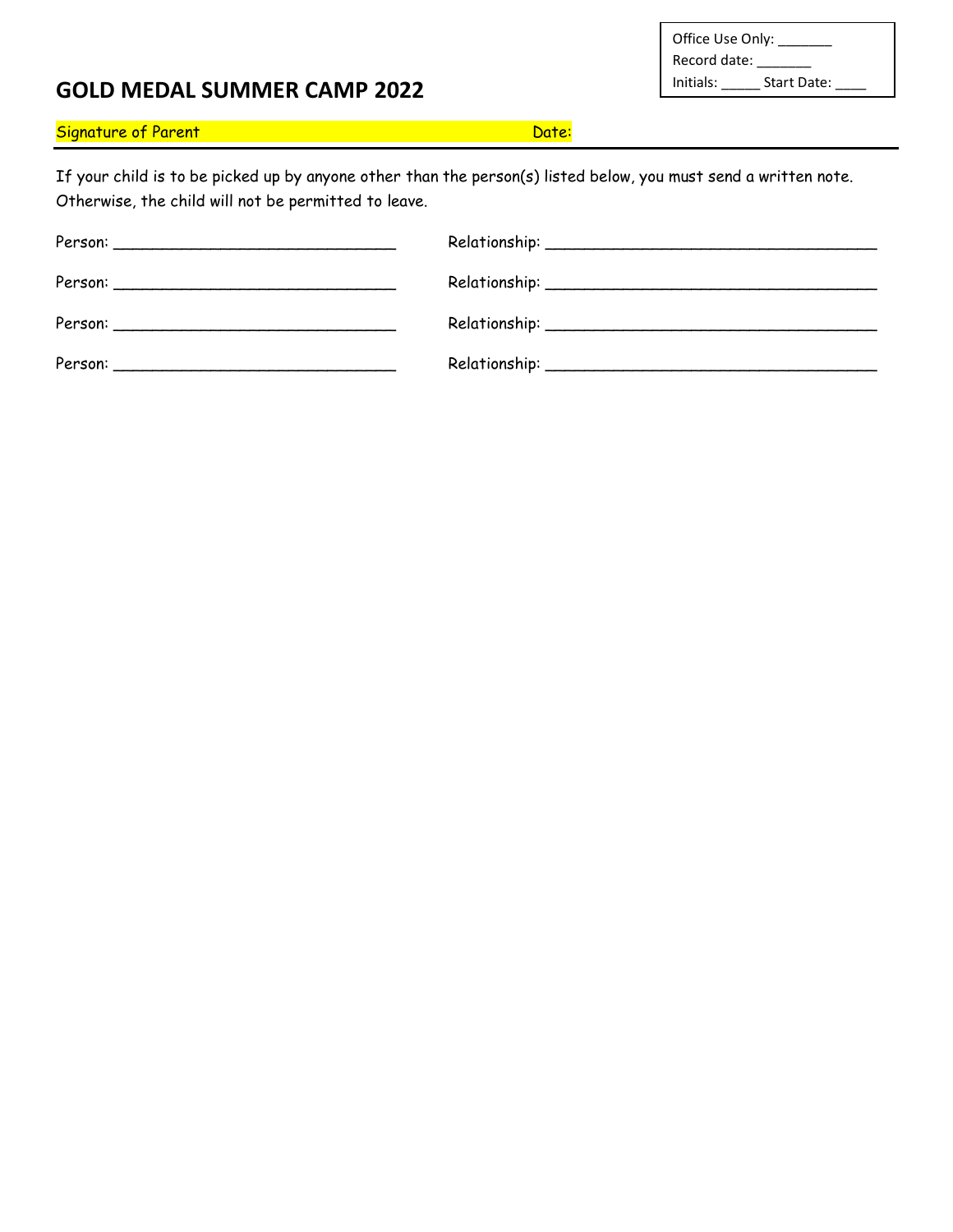| Office Use Only: |             |  |
|------------------|-------------|--|
| Record date:     |             |  |
| Initials:        | Start Date: |  |

# Weeks and their Corresponding Themes

Please **circle** the weeks your child will be coming to camp. If you will be coming all weeks or are unsure, check the appropriate box. (A \$10 nonrefundable deposit per child for each week signed up will be due upon sign up to hold your child(s) spot each week and will be deducted from the weekly cost.)

| Week 1<br>THE FUN IS JUST<br><b>BEGINNING</b><br>(Fun Warehouse)<br>(June $6^{th}$ - June 10th)                                                                                        | <u>Week 2</u><br><b>ANCHOR'S</b><br><b>AWAY</b><br>(Battleship -<br>Wilmington)<br>(June $13^{th}$ - June $17^{th}$ ) |                                                                                                                                                                                            | Week 3<br><b>MAD</b><br><b>SCIENTIST</b><br>(Wonderworks)<br>(June 20 <sup>th</sup> - June 24 <sup>th</sup> )      |  |                                                | Week 4<br><b>SHIVER ME</b><br><b>TIMBERS</b><br><b>MATEY'S</b><br>(Pirate Boat)<br>(June $27^{th}$ - July $1^{st}$ ) |  | Week 5<br><b>CREATIVE</b><br><b>CAMPERS</b><br>(Sweet Frog)<br>$(July 4th - July 8th)$                    |
|----------------------------------------------------------------------------------------------------------------------------------------------------------------------------------------|-----------------------------------------------------------------------------------------------------------------------|--------------------------------------------------------------------------------------------------------------------------------------------------------------------------------------------|--------------------------------------------------------------------------------------------------------------------|--|------------------------------------------------|----------------------------------------------------------------------------------------------------------------------|--|-----------------------------------------------------------------------------------------------------------|
| Week 6<br><b>KINGS AND</b><br><b>QUEENS</b><br>(Medieval Times)<br>(July 11 <sup>th</sup> - July 15 <sup>th</sup> )                                                                    | Week 7<br><b>UNDER THE SEA</b><br>(Ripley's Aquarium)<br>(July 18 <sup>th</sup> - July 22 <sup>nd</sup> )             |                                                                                                                                                                                            | Week 8<br><b>REACH FOR</b><br><b>THE SKY</b><br>(Rockin' Jump)<br>(July 25 <sup>th</sup> - July 29 <sup>th</sup> ) |  |                                                | Week 9<br><b>ROLLIN' OUT</b><br>OF HERE<br>(Bowling)<br>(August 1st - August 5th)                                    |  | Week 10<br><b>WATCH US</b><br><b>GROW</b><br>(Farm Trip)<br>(August 8 <sup>th</sup> - August<br>$12^{th}$ |
|                                                                                                                                                                                        |                                                                                                                       |                                                                                                                                                                                            |                                                                                                                    |  |                                                | FAMILIES INVITED                                                                                                     |  |                                                                                                           |
| ALL WEEKS<br>(Week 1 - Week 10)                                                                                                                                                        |                                                                                                                       | END OF SUMMER BLAST HELD ON THURSDAY AUGUST 11TH<br>Weekly Themes & Field Trips may change based on<br>booking availability with the destination.<br>Extended weeks may occur based on the |                                                                                                                    |  |                                                |                                                                                                                      |  |                                                                                                           |
|                                                                                                                                                                                        |                                                                                                                       |                                                                                                                                                                                            |                                                                                                                    |  | Horry County School System.                    |                                                                                                                      |  |                                                                                                           |
| CAROLINA FOREST LOCATION                                                                                                                                                               |                                                                                                                       |                                                                                                                                                                                            |                                                                                                                    |  |                                                |                                                                                                                      |  |                                                                                                           |
| Kinder-Kids<br>Pre-K &<br>Kindergarteners                                                                                                                                              | Group 1<br>(rising)<br>$1st$ Graders                                                                                  | Group 2<br>(rising)<br>2 <sup>nd</sup> Graders                                                                                                                                             |                                                                                                                    |  | Group 3<br>(rising)<br>3 <sup>rd</sup> Graders | Group 4<br>(rising)<br>4 <sup>th</sup> Graders                                                                       |  | Group 5<br>5 <sup>th</sup> Graders<br>and higher                                                          |
| CONWAY LOCATION                                                                                                                                                                        |                                                                                                                       |                                                                                                                                                                                            |                                                                                                                    |  |                                                |                                                                                                                      |  |                                                                                                           |
| *Group Assignments May Change Based On Enrollments*<br>Group 1<br>Group 3<br>Group 2<br>1st & 2 <sup>nd</sup> Graders<br>3 <sup>rd</sup> Graders and higher<br>Pre-K & Kindergarteners |                                                                                                                       |                                                                                                                                                                                            |                                                                                                                    |  |                                                |                                                                                                                      |  |                                                                                                           |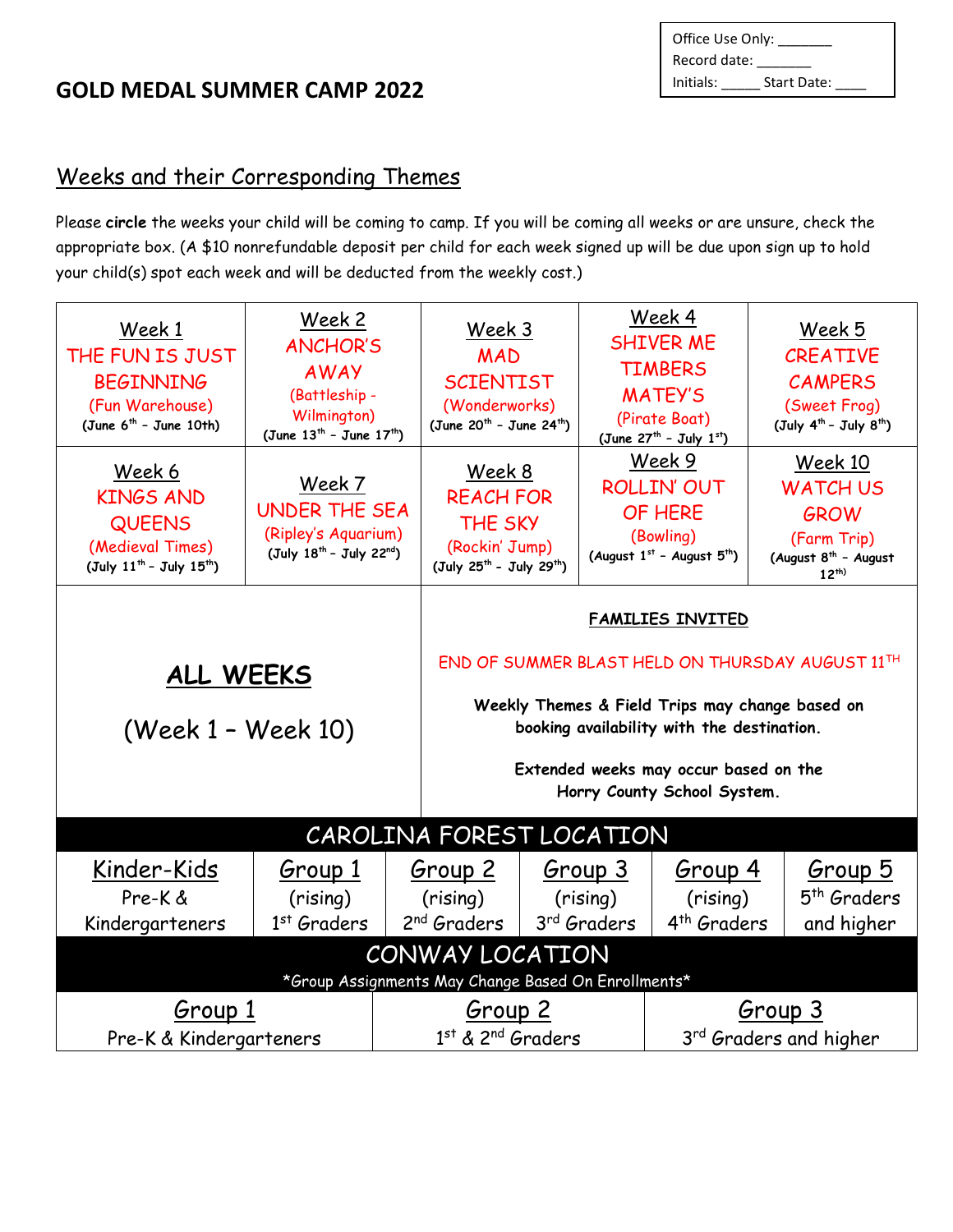### **Gymnastics Waiver and Release 2022**

The staff of Thomas Gymnastics recognizes gymnastics can be a dangerous sport. Any activity which involves height and/ or motion can cause injury. All instructors at Thomas Gymnastics takes every precaution to ensure the safety of each student. While safety is our number one priority, students may suffer injury, possibly minor, serious or catastrophic in nature. Thomas Gymnastics coaches and staff members are not liable for injuries sustained by students or spectators during the course of or in transportation to and from events. With this in mind and being fully aware of the risks and possibility of injury involved, I consent to have my child/children participate in the programs offered by Thomas Gymnastics. In an unlikely event of injury, I waive and release all claims and liability I or my child may have against Thomas Gymnastics. I understand that Thomas Gymnastics produces promotional material about their program. I understand that my son or daughter may be included in video tape or photography taken during summer camp hours. I hereby grant Thomas Gymnastics, its successors, assignees, sponsors, and all other commercial exhibitors the exclusive right to photograph and/or videotape my son or daughter and further to utilize my son or daughters name and face as part of advertising and promotion of Thomas Gymnastics without reservation. In granting this, I understand that Thomas Gymnastics is under no obligation to exercise any of its rights and privileges hereby granted.

### **Signature of Parent or Guardian\_\_\_\_\_\_\_\_\_\_\_\_\_\_\_\_\_\_\_\_\_\_\_\_\_\_\_\_\_ Date\_\_\_\_\_\_\_\_\_\_\_\_\_**

### Food Allergy Policy

Parents are responsible to disclose the level of need for their child's allergy to the appropriate summer camp staff. Gold Medal Summer Camp can only make parents and children aware of food allergies during snack times; however, the Gold Medal Summer Camp Program does not assure parents that food items served at our facility are free from those allergens. Parents of children with severe allergies should provide appropriate and safe food for their children. Parents may request special seating for their child during snack time to limit contact with foods that cause a severe reaction.

### **Signature of Parent or Guardian Date**

# Summer Camp Field Trip Waiver 2022

The undersigned hereby releases Gold Medal Summer Camp, its respective directors, teachers and staff of and from any and all claims whatsoever arising, or which may arise by reason of the Child's participation in the Field Trips including any claims due to personal injuries or illness excepting any such claim resulting from and/or arising out of the gross negligence of Thomas Gymnastics, its respective directors, teachers or staff.

Should the Child suffer injury or illness while on the Field Trips, the undersigned hereby authorizes any representative of Thomas Gymnastics and, in particular, any teacher accompanying the Child to authorize

Office Use Only: \_\_ Record date: \_\_\_\_\_\_\_ Initials: Start Date: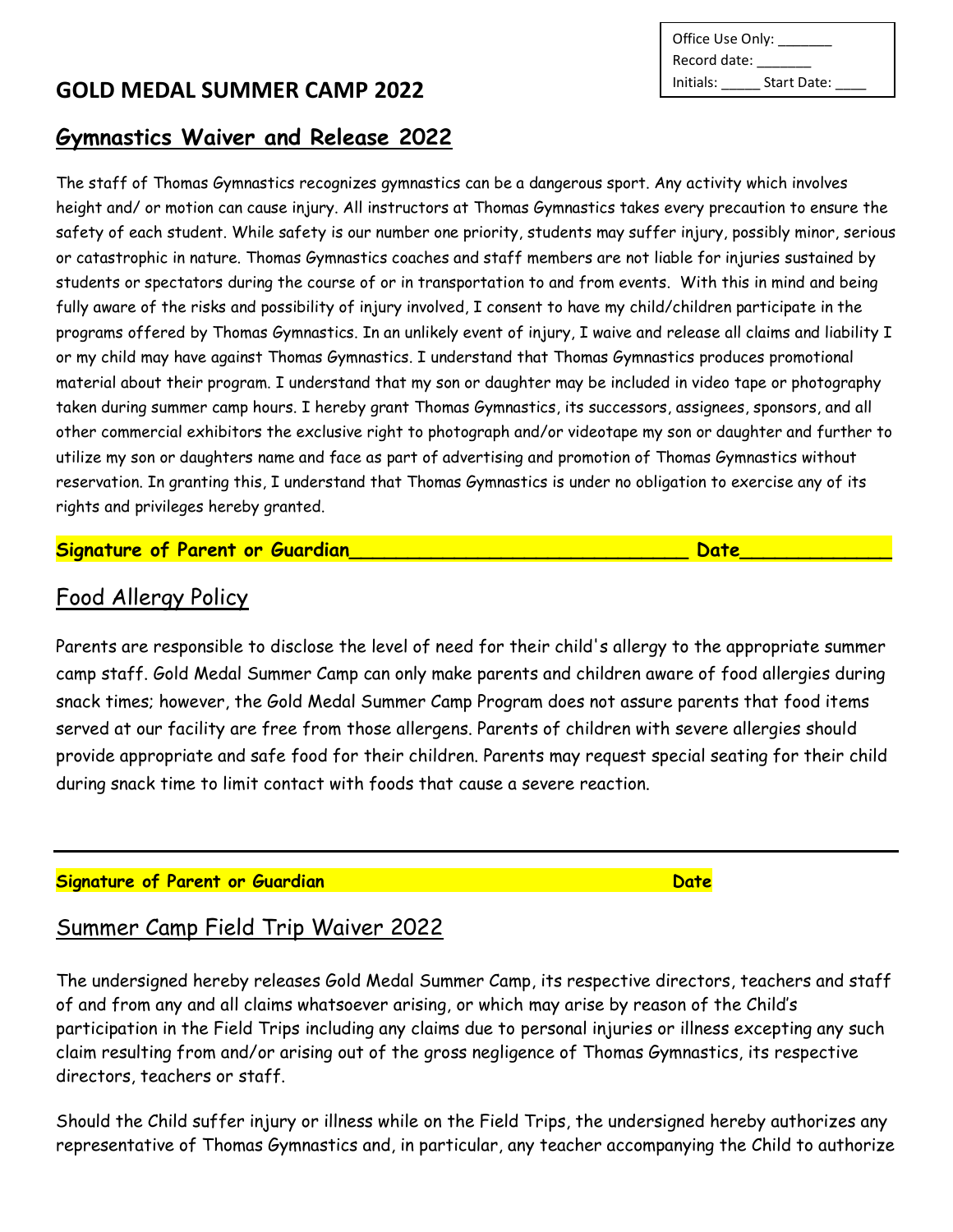| Office Use Only: |             |
|------------------|-------------|
| Record date:     |             |
| Initials:        | Start Date: |

such medical attention for the Child as may be deemed appropriate by said representative of Thomas Gymnastics in any circumstance. The undersigned agrees to bear the costs of all medical care and procedures required by the Child. The undersigned also agrees to maintain appropriate medical insurance coverage for the Child while on the Field Trips.

The undersigned hereby releases Thomas Gymnastics, its respective directors, teachers and staff from any claim arising out of any medical treatment the Child may require.

The undersigned acknowledges that should the Child fail to keep and obey all rules and regulations prescribed by Thomas Gymnastics, its respective directors, teachers and staff, while participating in the Field Trips, Thomas Gymnastics may, in its sole and absolute discretion, terminate the Child's participation in the Field Trips without refund for the cost of the Field Trips. Any additional costs incurred because of the termination of the Child's participation in the Field Trip and/or as a result of the Child being sent home will be the responsibility of the undersigned.

| Signature of Parent or Guardian     | Date |
|-------------------------------------|------|
| <b>Signature for Swimming Trips</b> | Date |

# Discipline and Behavior Management

### *Rules*

- *-* Students must keep hands, feet and objects to themselves.
- *-* Students must show respect for ALL staff and other students.
- *-* Students must use appropriate language.
- *-* Students must use movement and voice levels that are acceptable for the setting.
- *-* Students must respect program's grounds and refrain from damaging property.
- *-* Students must always stay with assigned group.

### *Consequences:*

**First offense:** A warning is given

**Second offense:** Time out from activities

**Third offense:** Time out from activities, written documentation and/or parent contact.

**Repeated offenses:** After three offenses have been documented, dismissal from program is possible. \*\* If behavior is severe, regardless of the offense, parent will be contacted immediately.

Dismissal of a child from the program will occur at any time that a child's behavior is determined to be detrimental to his or her own well-being or to the well-being of others in the program. Automatic dismissal will also occur when a child is habitually left after scheduled closing time (over two times in a one-month period) or by failure to promptly pay for the services.